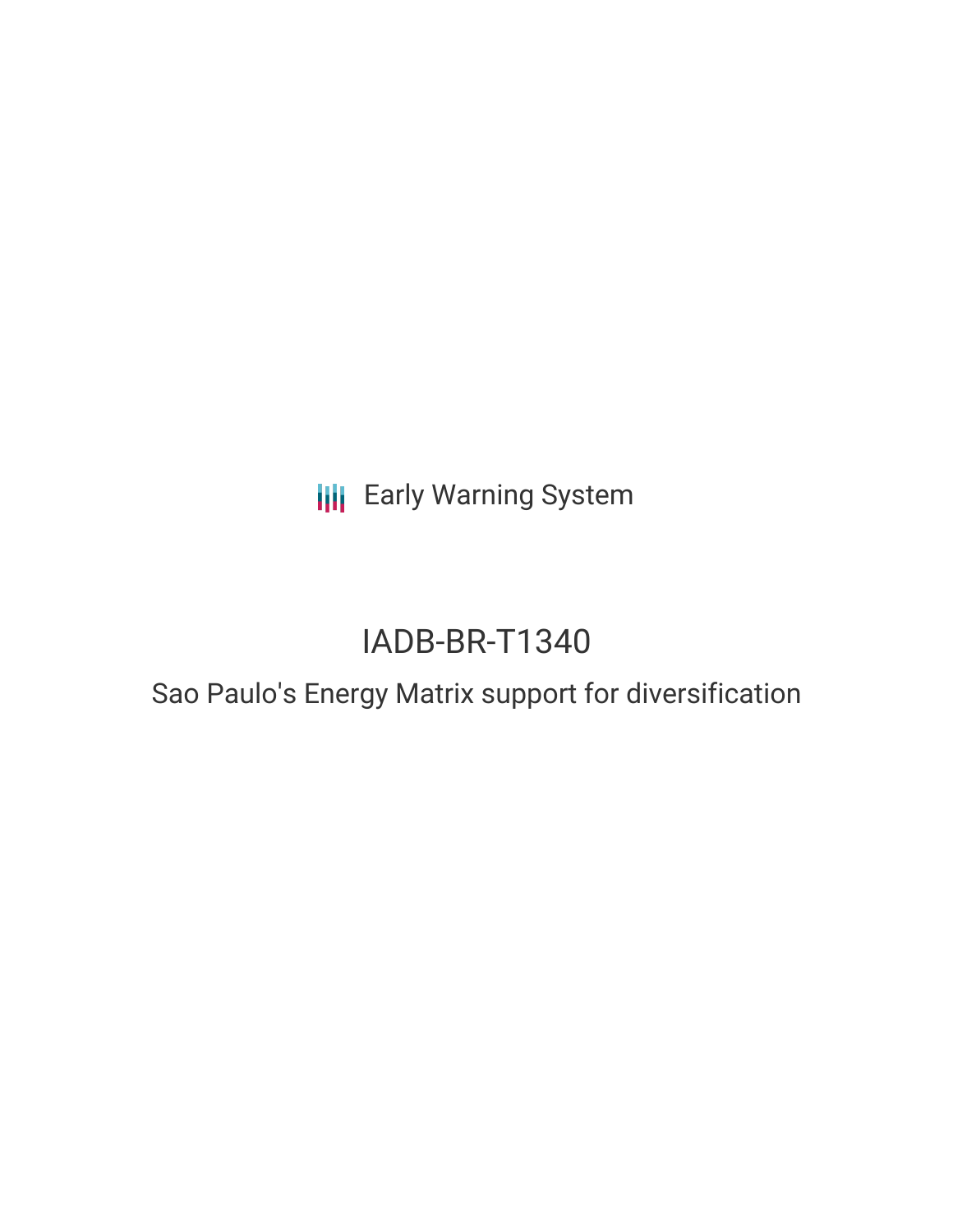

#### **Quick Facts**

| <b>Countries</b>               | <b>Brazil</b>                          |
|--------------------------------|----------------------------------------|
| <b>Specific Location</b>       | São Paulo                              |
| <b>Financial Institutions</b>  | Inter-American Development Bank (IADB) |
| <b>Status</b>                  | Active                                 |
| <b>Bank Risk Rating</b>        | C                                      |
| <b>Sectors</b>                 | Energy                                 |
| <b>Investment Type(s)</b>      | Grant                                  |
| <b>Investment Amount (USD)</b> | $$0.60$ million                        |
| <b>Project Cost (USD)</b>      | $$0.70$ million                        |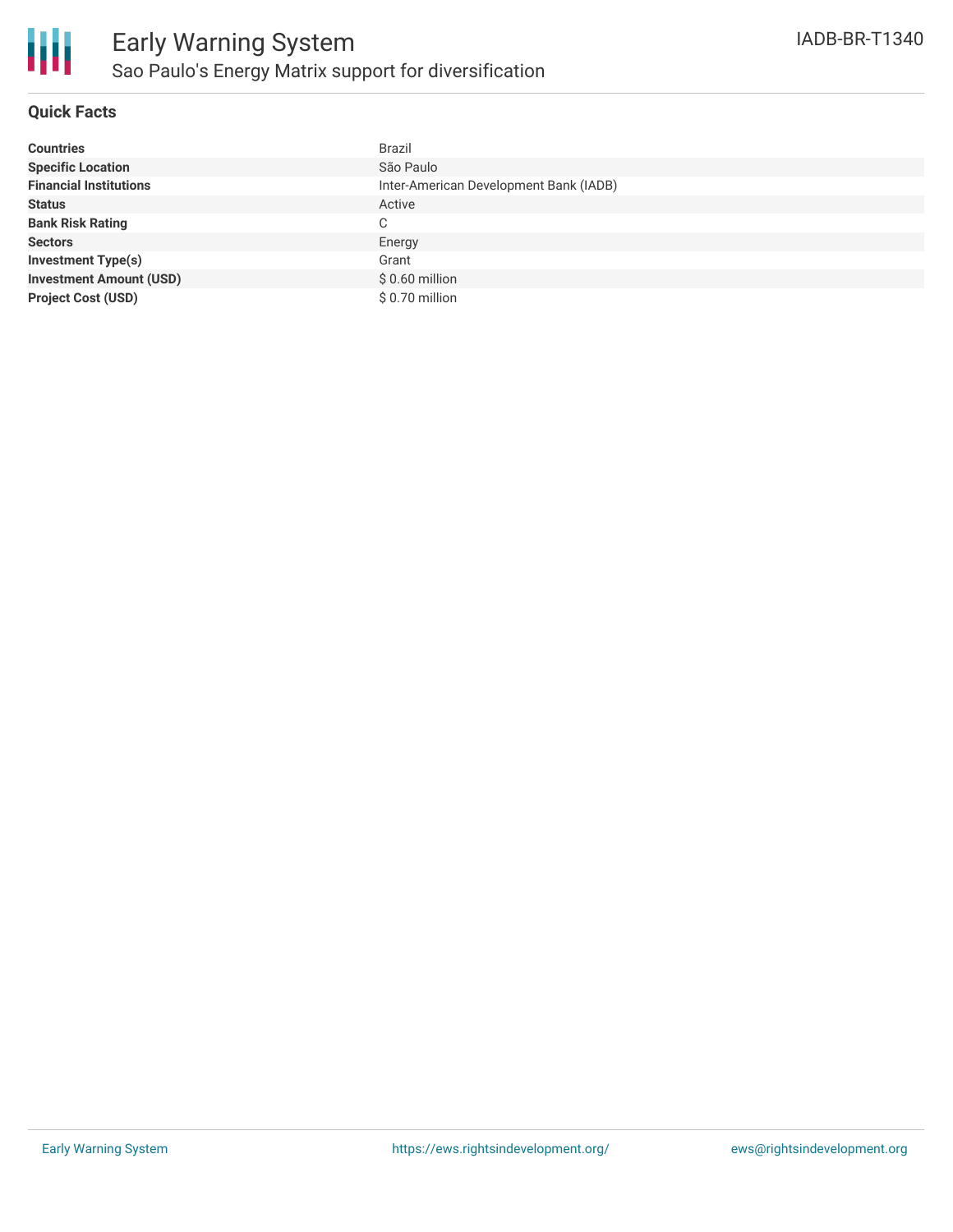

#### **Project Description**

The general objective of this Technical Cooperation (TC) is to support the State of Sao Paolo to develop, implement and demonstrate sustainable energy measures, in order to promote their implementation at a large-scale. The specific objectives are: (i) to develop financial mechanisms to achieve distributed generation (DG) with solar energy and its implementation at a large-scale; (ii) to support both the development and implementation of DG projects with solar energy in public buildings ; (iii) to support both the development and implementation of electricity generation projects from solid waste; and (iv) to disseminate the results obtained for a potential replication of this type of projects. It is expected that this TC will help promote new public policies on DG, reduce: public expenditure, CO2 emissions, energy dependence, and help diversify the state's energy matrix.It is important to highlight the replication potential of the measures and projects developed with this TC, in other states and cities of Brazil.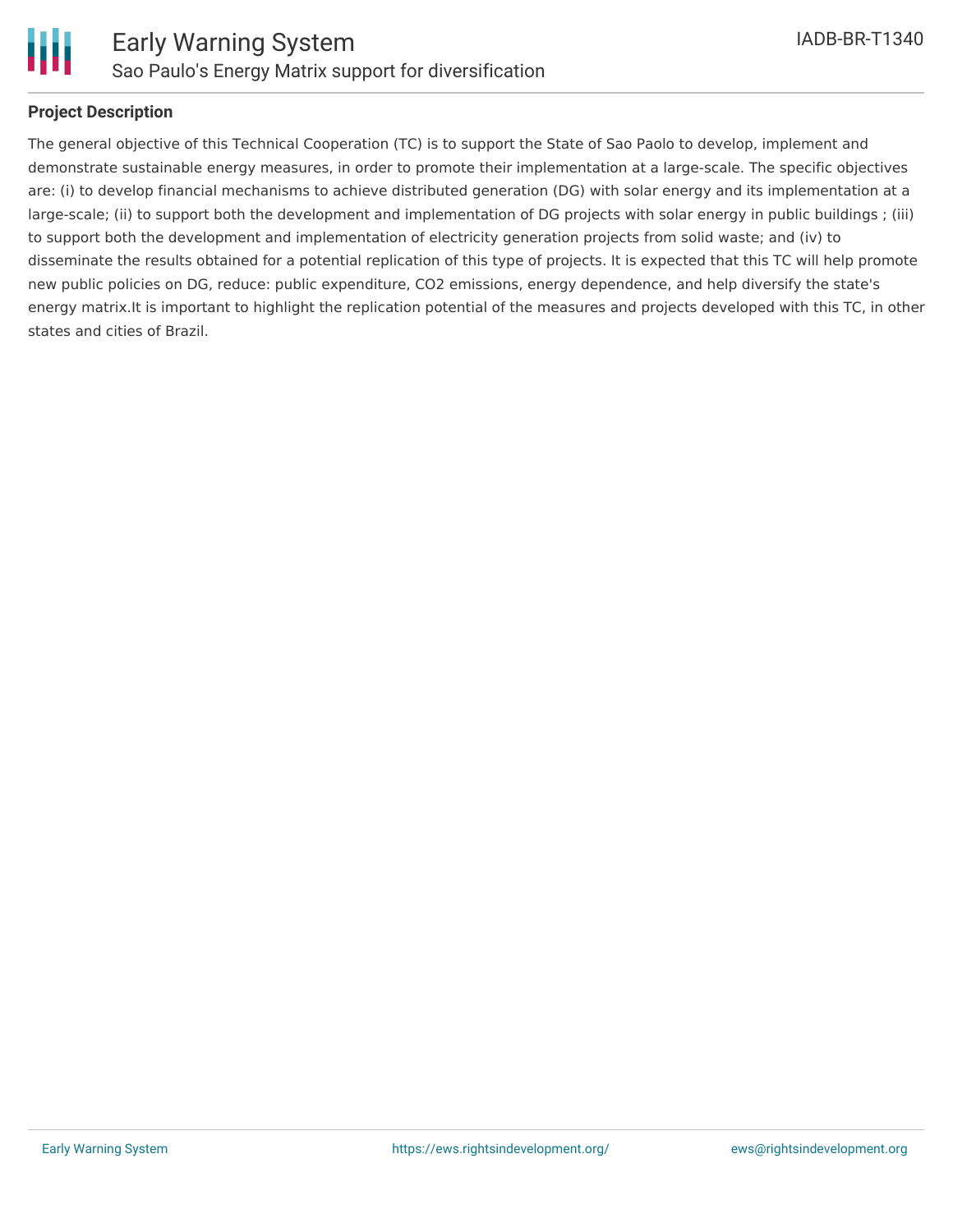

### Early Warning System Sao Paulo's Energy Matrix support for diversification

#### **Investment Description**

• Inter-American Development Bank (IADB)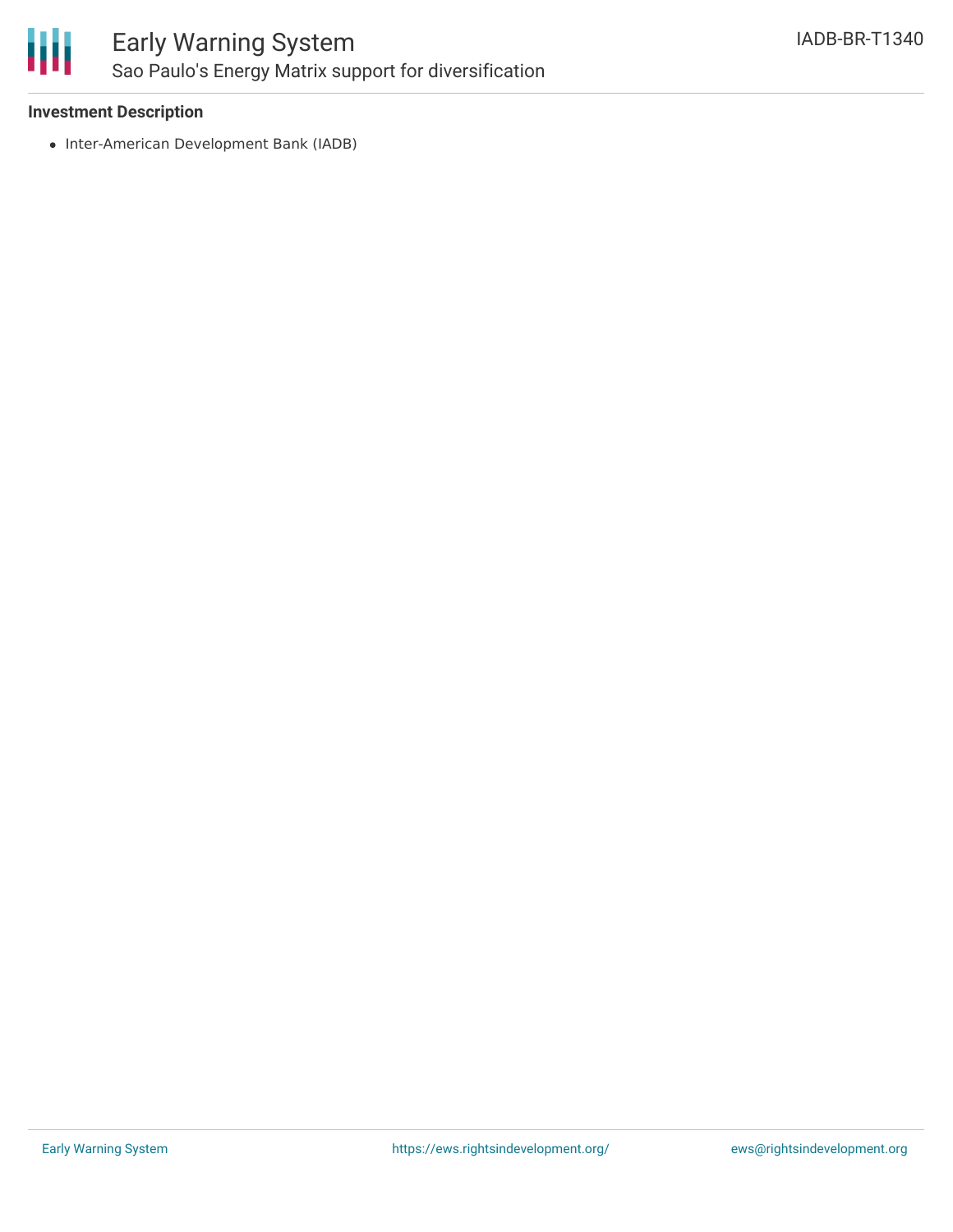#### **Contact Information**

#### ACCOUNTABILITY MECHANISM OF IADB

The Independent Consultation and Investigation Mechanism (MICI) is the independent complaint mechanism and fact-finding body for people who have been or are likely to be adversely affected by an Inter-American Development Bank (IDB) or Inter-American Investment Corporation (IIC)-funded project. If you submit a complaint to MICI, they may assist you in addressing the problems you raised through a dispute-resolution process with those implementing the project and/or through an investigation to assess whether the IDB or IIC is following its own policies for preventing or mitigating harm to people or the environment. You can submit a complaint by sending an email to MICI@iadb.org. You can learn more about the MICI and how to file a complaint at http://www.iadb.org/en/mici/mici,1752.html (in English) or http://www.iadb.org/es/mici/mici,1752.html (Spanish).